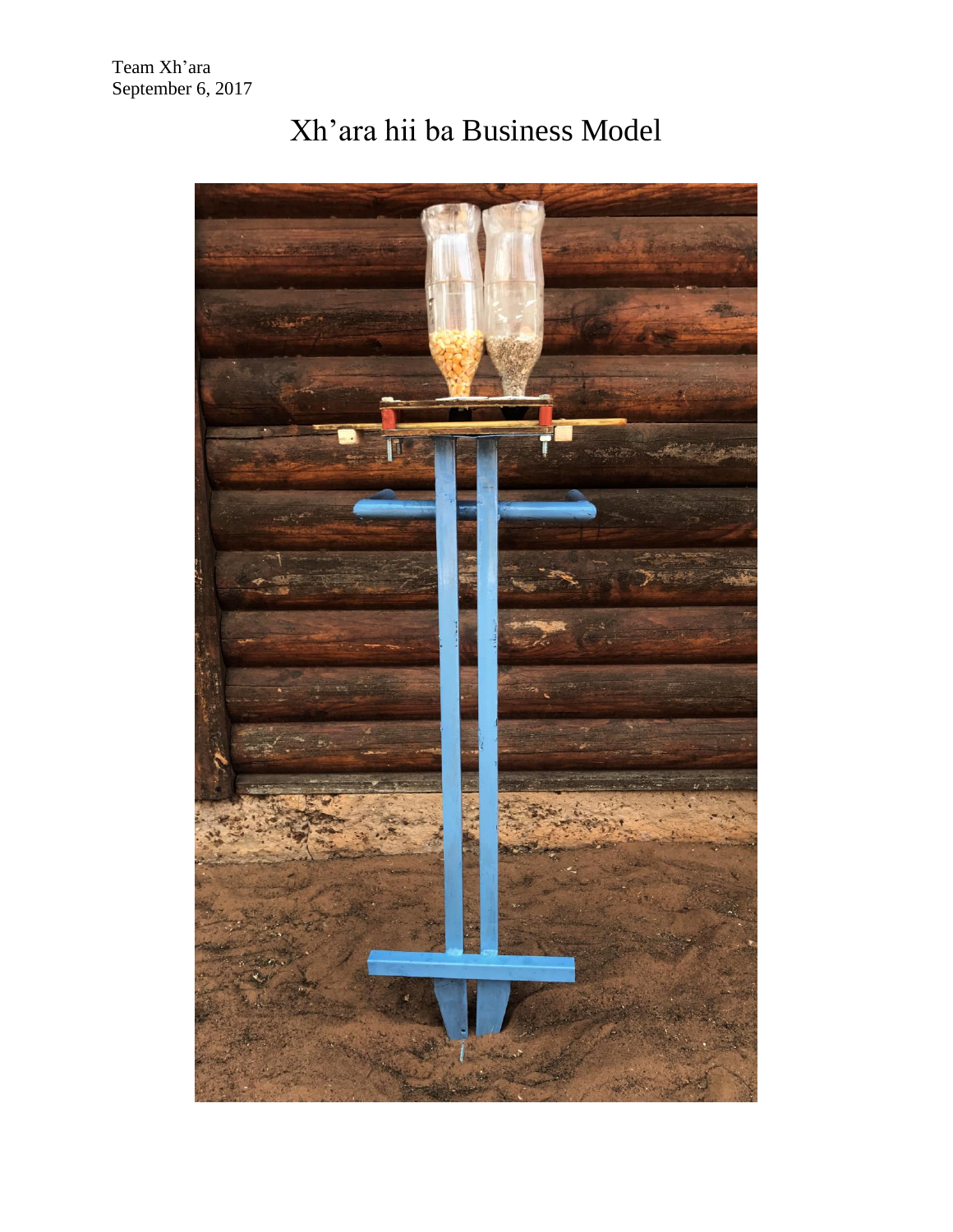### 1. Pricing

| <b>MATERIALS AND COSTS</b> | <b>PULA</b>                                           |                  |  |
|----------------------------|-------------------------------------------------------|------------------|--|
| <b>Production costs</b>    |                                                       |                  |  |
| Capital                    | <b>Spades</b>                                         |                  |  |
|                            | Square tubing (seed/fertilizer pipes + foot pedal)    | 37.8             |  |
|                            | Circular tubing (handles)                             |                  |  |
|                            | Metal plate for dispenser                             | 34               |  |
|                            | Cutting boards (2)                                    |                  |  |
|                            | Wooden slider                                         | 2.5              |  |
|                            | Bottle adhesives (plastic electricity box casings)    |                  |  |
|                            | <b>Screws</b>                                         | $\overline{2}$   |  |
|                            |                                                       |                  |  |
|                            |                                                       |                  |  |
| Recycling                  | <b>Bottles</b>                                        | $\boldsymbol{0}$ |  |
|                            | <b>Spacers</b>                                        | $\overline{0}$   |  |
|                            |                                                       |                  |  |
| Running costs              | Electricity                                           | 100              |  |
|                            | Transportation to Ghanzi x $3$ (fuel + wear and tear) | 62.5             |  |
| <b>TOTAL</b>               |                                                       |                  |  |
|                            |                                                       |                  |  |
| Mark up (profit)           |                                                       |                  |  |
|                            | Labor (2 hours)                                       |                  |  |
|                            | Welding                                               |                  |  |
|                            | Cutting                                               |                  |  |
|                            | Filing                                                |                  |  |
|                            | Drilling                                              | 123.48           |  |
|                            | D'kar Innovation Center (10% of profit)               |                  |  |
| <b>TOTAL</b>               |                                                       |                  |  |
|                            |                                                       |                  |  |
| <b>SELLING PRICE</b>       | Production $cost + mark up$                           | $*450$           |  |

\*Based on the desired profit for the producer, P120 (2 hours of labor), the original selling price was P447. Values above are based on the decision to round the selling price up to P450.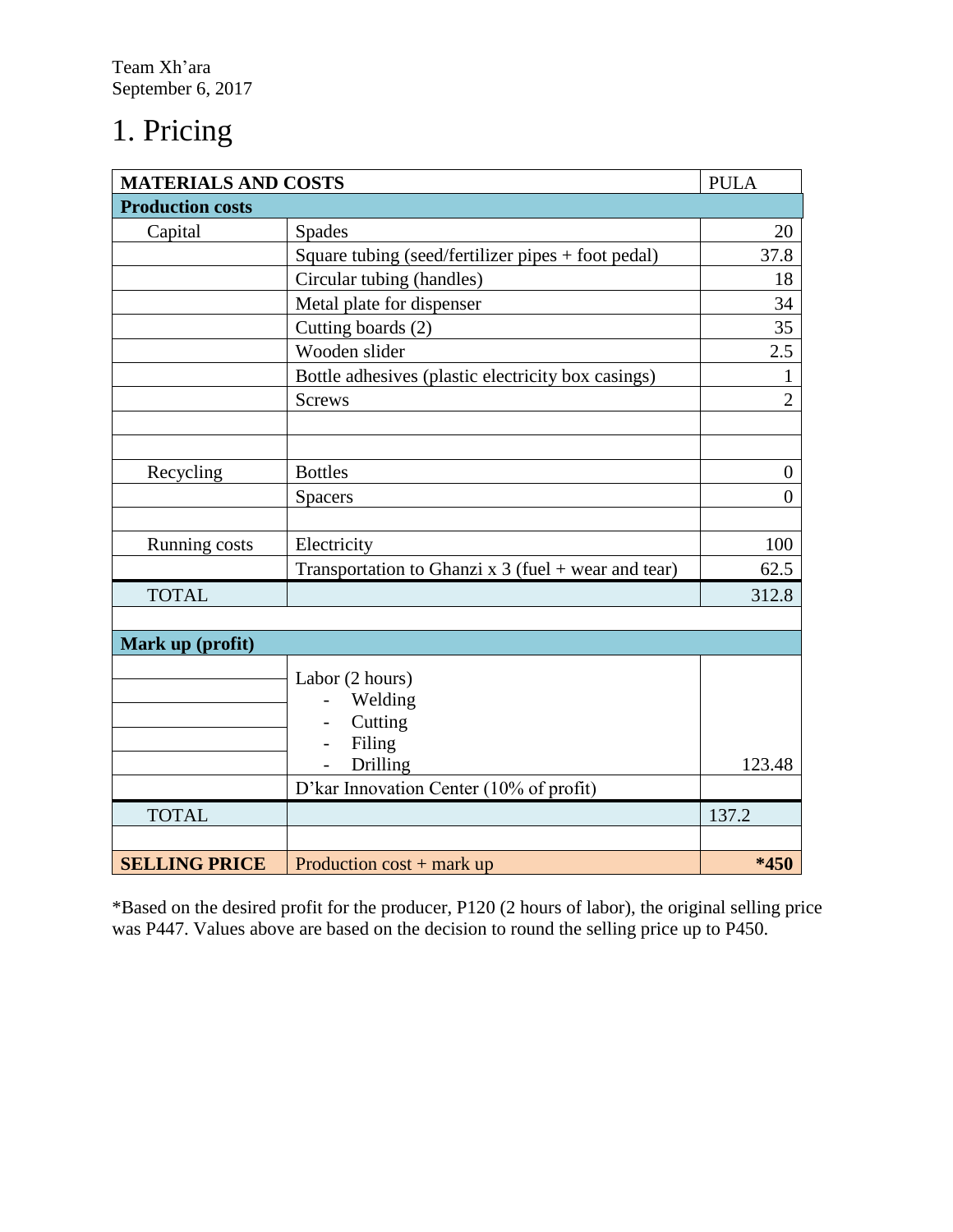### 2. Business models

| Model   | Distribution center            | Pricing $(P)$                                                   |  |  |
|---------|--------------------------------|-----------------------------------------------------------------|--|--|
| Selling | <b>D'kar Innovation Center</b> | Individual - 450                                                |  |  |
|         | Hardware stores (GFS, etc.)    | Individual - 450                                                |  |  |
|         |                                | Bulk sale (at least 5) - 375-400                                |  |  |
|         | Questions:                     |                                                                 |  |  |
|         |                                | how do they see tech fitting into their current                 |  |  |
|         |                                | schemes                                                         |  |  |
|         |                                | if it can fit, are they able to support us to produce           |  |  |
|         |                                | it (take care of costs) for other farmers                       |  |  |
|         |                                | in a position to subsidize farmers who use it to                |  |  |
|         | Government                     | plough for themselves and others                                |  |  |
|         |                                |                                                                 |  |  |
| Renting | <b>D'kar Innovation Center</b> | Scenario 1: 1 day rental $\rightarrow$ 10 people needed to make |  |  |
|         |                                | P <sub>450</sub>                                                |  |  |
|         |                                | Scenario 2: 2 day rental $\rightarrow$ 5 people needed to make  |  |  |
|         |                                | P <sub>450</sub>                                                |  |  |

# 3. Competitor analysis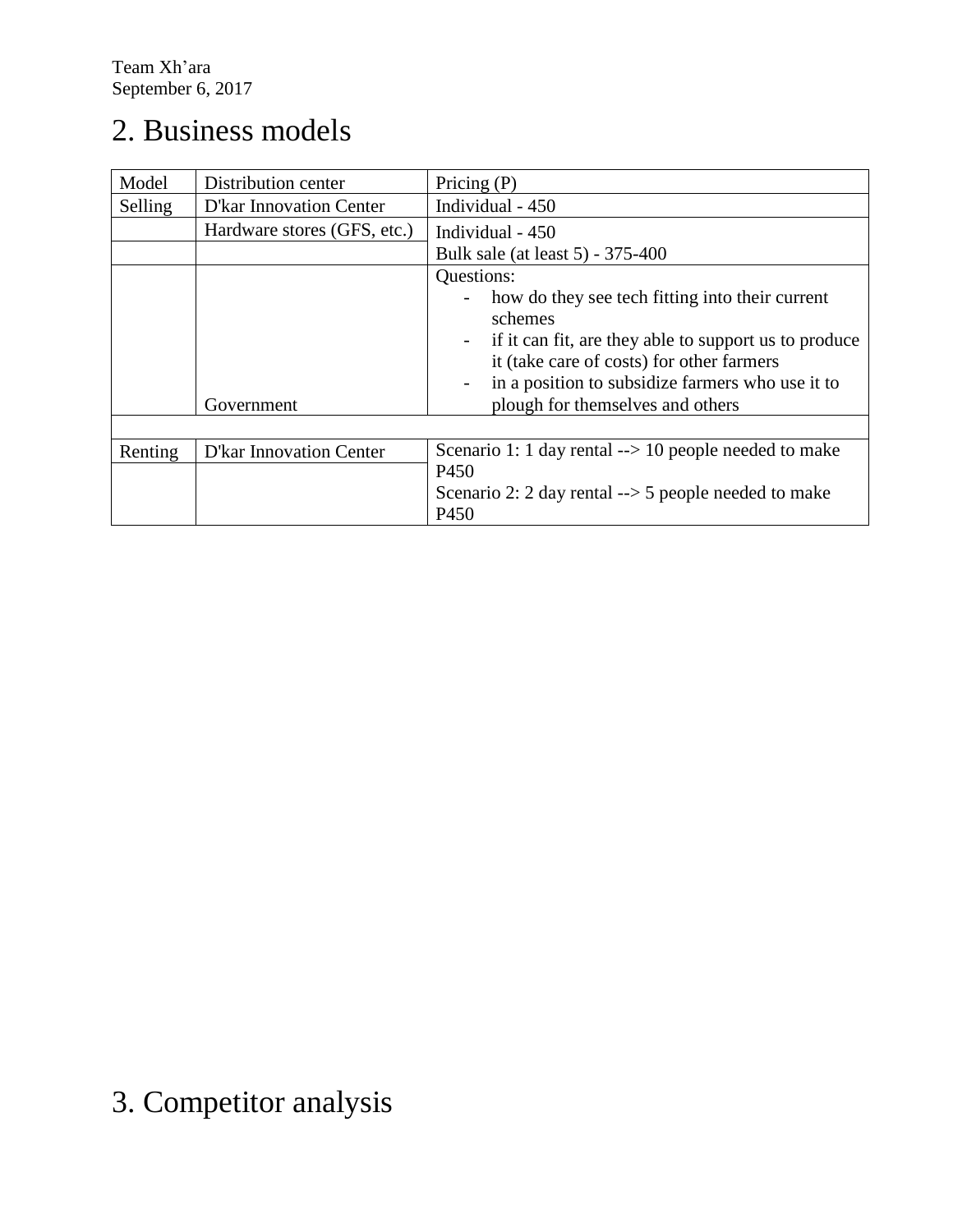Team Xh'ara September 6, 2017